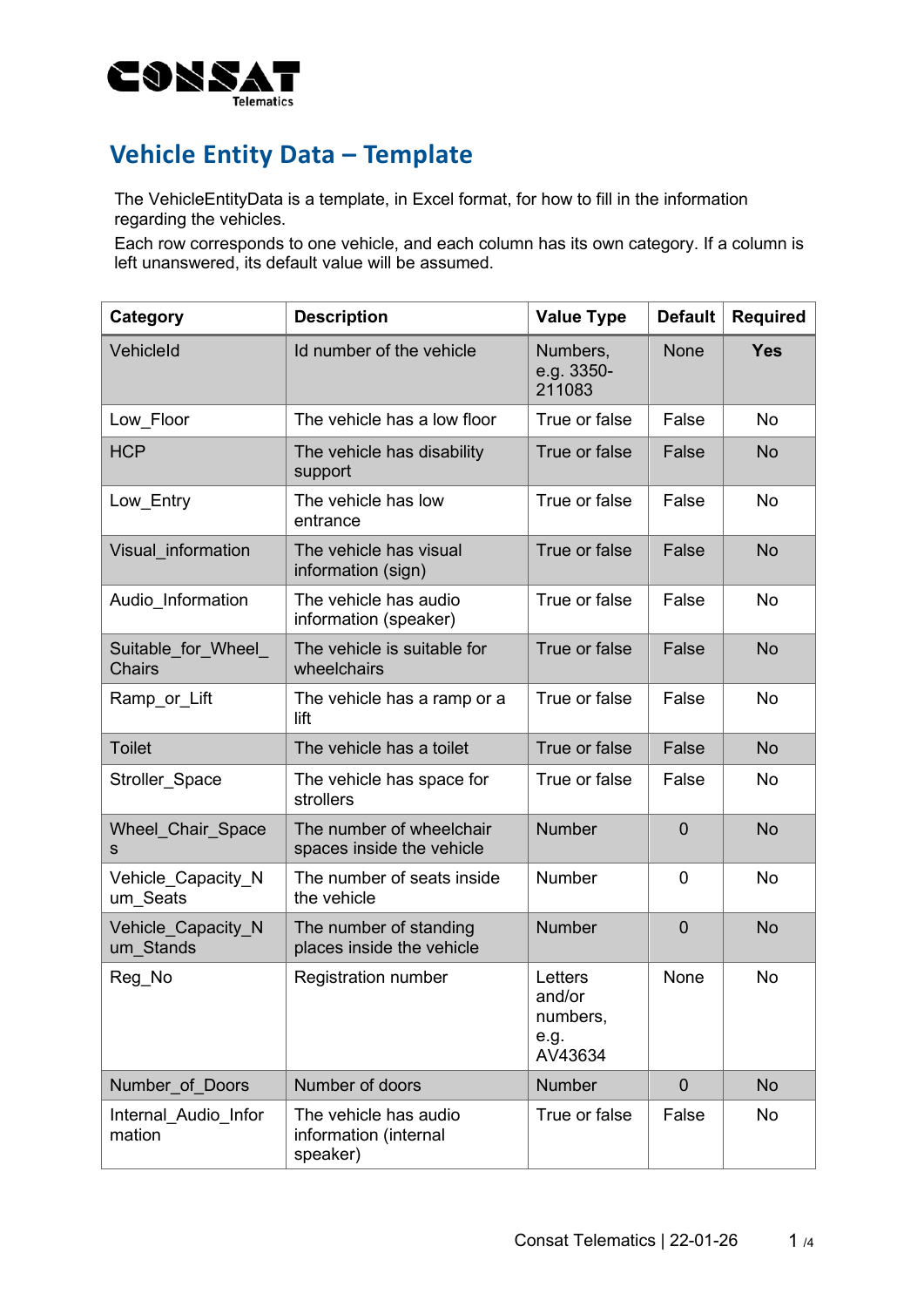

| External Audio Infor<br>mation                            | The vehicle has audio<br>information (external<br>speaker) | True or false                                                             | False          | <b>No</b> |
|-----------------------------------------------------------|------------------------------------------------------------|---------------------------------------------------------------------------|----------------|-----------|
| Vehicle length                                            | The length of the vehicle in<br>meters                     | Positive<br>decimal<br>number                                             | None           | <b>No</b> |
| Vehicle_Capacity<br><b>NUM SPECIALPLA</b><br><b>CE</b>    | The number of specialplace<br>spaces inside the vehicle    | <b>Number</b>                                                             | $\overline{0}$ | <b>No</b> |
| Vehicle description                                       | A description of the vehicle                               | Letters<br>and/or<br>numbers,<br>e.g.<br>AV43634                          | None           | <b>No</b> |
| ENVIRONMENT CL<br><b>ASS EXTERNAL</b>                     | Environment class name                                     | Letters<br>and/or<br>numbers,<br>e.g.<br>5<br>Which<br>described<br>EuroV | <b>None</b>    | <b>No</b> |
| DOOR SETUP                                                | Door blades per entrance                                   | Number per<br>door with<br>minus sign in<br>between.<br>e.g. $1 - 2 - 0$  | None           | <b>No</b> |
| <b>VEHICLE COLOR</b><br><b>RAL</b>                        | <b>Color of the Vehicle</b><br>expressed I RAL color       | Color<br>description<br>with letters<br>and<br>numbers.<br>E.g. RAL 1016  | <b>None</b>    | <b>No</b> |
| VEHICLE MODEL Y<br><b>EAR</b>                             | Model year of the vehicle                                  | Year as a<br>number.<br>e.g. 2018                                         | <b>None</b>    | <b>No</b> |
| <b>Vehicle Prefix</b>                                     | Vehicle prefix                                             | Letters<br>and/or<br>numbers,<br>e.g.<br>AV43634                          | <b>None</b>    | <b>No</b> |
| <b>VEHICLE MANUFAC</b><br><b>TURER</b><br><b>EXTERNAL</b> | Manufacturer of the vehicle                                | Letters<br>and/or<br>numbers,<br>e.g. Volvo                               | None           | <b>No</b> |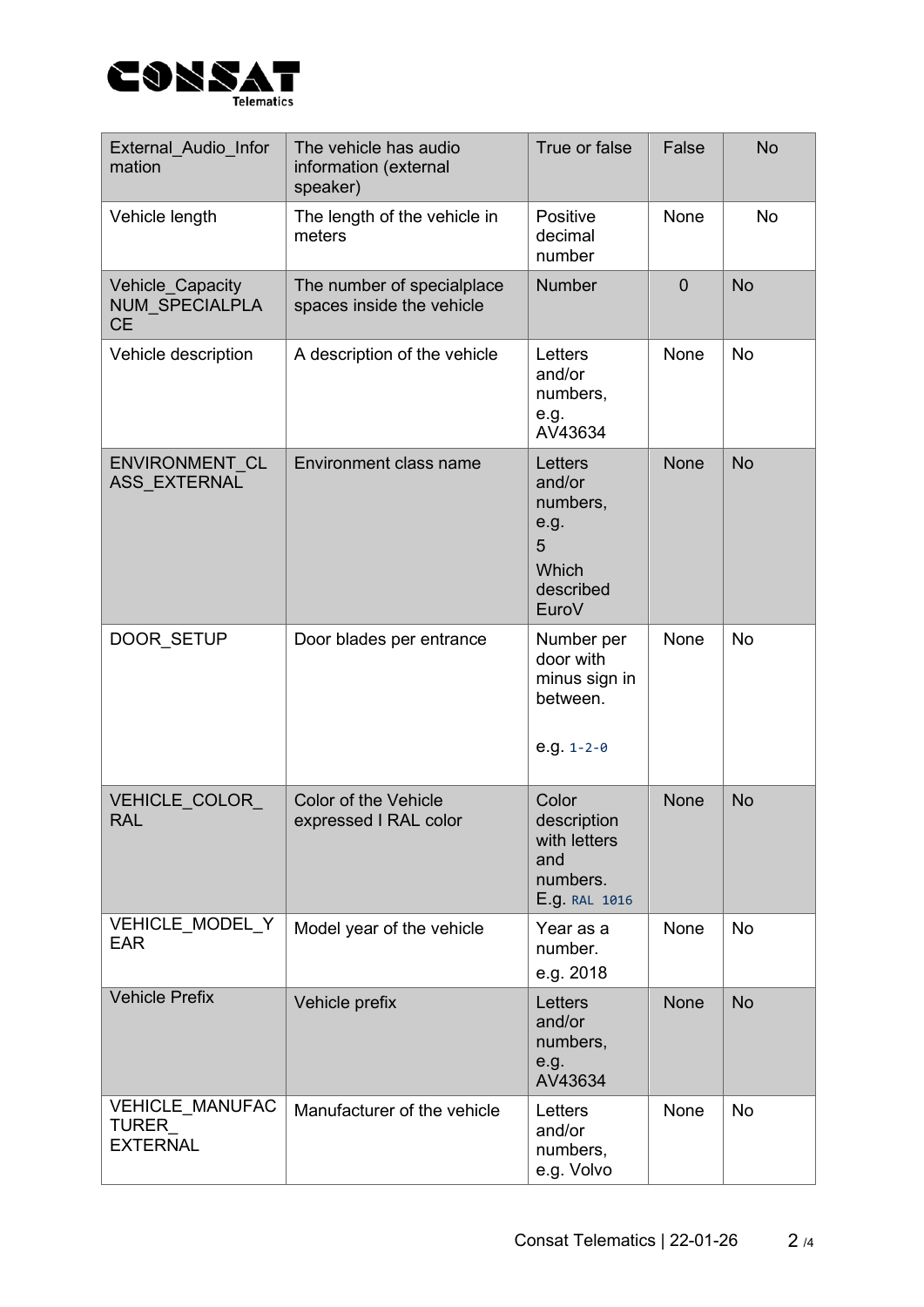

| VEHICLE MODEL E<br><b>XTERNAL</b>                                    | Model of the vehicle                                                                                                                         | Letters<br>and/or<br>numbers,<br>e.g. B8L                    | <b>None</b> | <b>No</b> |
|----------------------------------------------------------------------|----------------------------------------------------------------------------------------------------------------------------------------------|--------------------------------------------------------------|-------------|-----------|
| VEHICLE TYPE EX<br><b>TERNAL</b>                                     | Type of the vehicle                                                                                                                          | Letters<br>and/or<br>numbers,<br>e.g.<br>Articulated         | <b>None</b> | <b>No</b> |
| <b>VEHICLE TRANSPO</b><br>RT TYPE<br><b>EXTERNAL</b>                 | Transport Type of the<br>vehicle                                                                                                             | Letters<br>and/or<br>numbers,<br>e.g.?                       | <b>None</b> | <b>No</b> |
| VEHICLE TOTAL C<br><b>APACITY</b>                                    | Total passenger capacity for<br>the vehicle                                                                                                  | <b>Number</b>                                                | $\mathbf 0$ | <b>No</b> |
| <b>VEHICLE BUS TYP</b><br>E EXTERNAL                                 | Type of bus                                                                                                                                  | Letters<br>and/or<br>numbers,<br>e.g. $?$                    | <b>None</b> | <b>No</b> |
| VEHICLE_LEGAL_V<br>IN EXTERNAL                                       | Type of bus                                                                                                                                  | Letters<br>and/or<br>numbers                                 | None        | <b>No</b> |
| <b>VEHICLE HEIGHT</b>                                                | The height of the vehicle in<br>meters                                                                                                       | Positive<br>decimal<br>number                                | <b>None</b> | <b>No</b> |
| VEHICLE_WIDTH                                                        | The Width of the vehicle in<br>meters                                                                                                        | Positive<br>decimal<br>number                                | None        | <b>No</b> |
| <b>VEHICLE BATTERY</b><br><b>CAPACITY</b>                            | Propulsion battery capacity<br>in kWh                                                                                                        | <b>Number</b>                                                | <b>None</b> | <b>No</b> |
| VEHICLE_CHARGIN<br><b>GMGMT CONNECT</b><br>OR1 ID                    | The id presented by the<br>onboard vehicle charger<br>when communicating with<br>the charge point. EV Vehicle<br>Coupler (manual) Connector. | Letters<br>and/or<br>numbers<br>e.g.<br>VID:141FBA<br>102B4F | None        | No        |
| <b>VEHICLE CHARGIN</b><br><b>GMGMT CONNECT</b><br>OR <sub>2</sub> ID | The id presented by the<br>onboard vehicle charger<br>when communicating with<br>the charge point. EV<br>Pantograph Connector.               | Letters<br>and/or<br>numbers<br>e.g.<br>VID:141FBA<br>102B4F | <b>None</b> | <b>No</b> |
| <b>VEHICLE CHARGIN</b><br><b>GMGMT CONNECT</b><br>OR3 ID             | The id presented by the<br>onboard vehicle charger<br>when communicating with<br>the charge point. EV<br>Inductive Connector.                | Letters<br>and/or<br>numbers<br>e.g.<br>VID:141FBA           | None        | <b>No</b> |